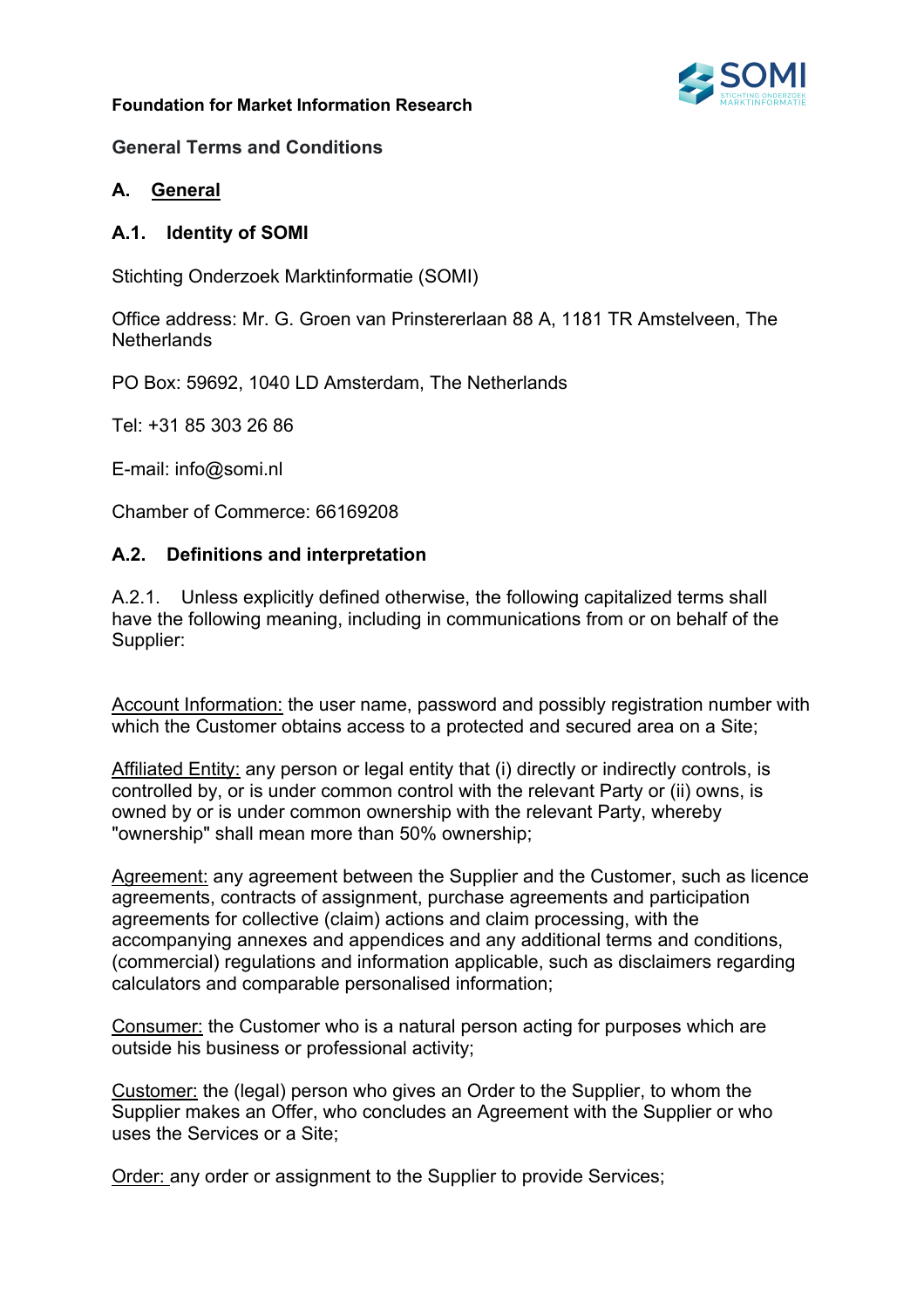

Party: where applicable, Supplier or Customer;

Services: all services provided by or on behalf of the Supplier, including - where applicable - the investigation orcommencement of a collective (claim) action, the exercise on behalf of the Customer of rights vis-à-vis third parties, such as the rights of data subjects within the meaning of the General Data Protection Regulation and access to and use of Sites;

Site: any internet website(s), online (trading) platform(s) or (mobile) application(s) operated by the Supplier, including www.somi.nl and the SOMI app;

Supplier: the Stichting Onderzoek Marktinformatie, also referred to as SOMI;

Terms: these general terms and conditions and any additional terms and conditions of the Supplier that apply to any Order or Agreement and/or to the use of Services or a Site.

A.2.2. The use of the terms "such as", "inter alia", "including" or similar terms in these Terms, an Agreement or any other applicable general terms and conditions of Supplier are not intended to exclude anything else.

A.2.3. The text and definitions of the Dutch version of these Terms are decisive for the interpretation of the Terms and of Agreements. In the event of any conflict between the Dutch version and any other language version, the Dutch version shall prevail. All (legal) conditions and concepts used in these Terms and in Agreements will be interpreted in accordance with Dutch law.

## **A.3. Applicability and amendment**

A.3.1. These Terms apply to all use of the Services and the Sites, to all Orders, to Offers and quotations of the Supplier and to all Agreements. These Terms also apply to all acts, including omissions, of third parties engaged by the Supplier.

A.3.2. In the event of deviations or inconsistencies between the provisions of an Agreement and the provisions of these Terms, the provisions of the Agreement shall prevail.

A.3.3. The Customer accepts the applicability of these Terms to the exclusion of any general conditions used by the Customer. Should both these and other conditions apply to an Agreement, the provisions of these Terms shall prevail in the event of any conflict, except where other, specific general conditions of the Supplier are concerned, in which case those specific conditions shall prevail.

A.3.4. If these Terms apply or have applied to any legal relationship between the Parties, they shall apply by operation of law to all legal relationships of a later date.

A.3.5. The Supplier reserves the right to amend these Terms and any other applicable general conditions unilaterally. Amendments shall enter into force thirty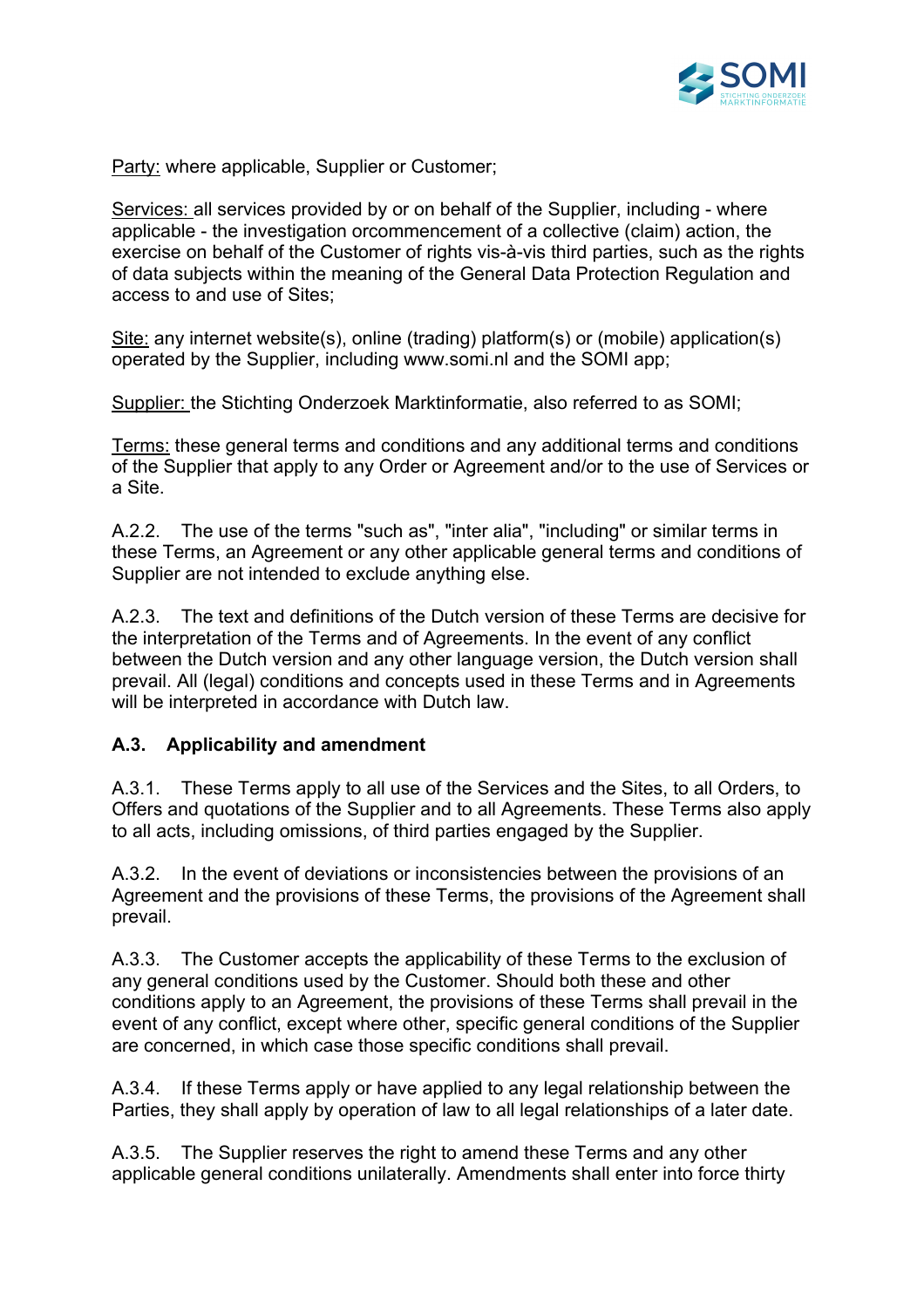

days after they have been made known to the Customer, for example by publication of the new Terms on the Supplier's Sites. Otherwise, amendments and/or supplements to these Terms or an Agreement shall only be binding if they have been expressly agreed in writing and shall only apply to the specific Agreement for which they have been agreed.

# **A.4. Offers and Agreements**

A.4.1. All Offers and quotations by the Supplier shall be non-binding. Acceptance is only possible within the time period stipulated therein. Offers and quotations shall not automatically apply to subsequent orders or to subsequent services. Obvious mistakes or errors in an Offer by Supplier shall not be binding on the Supplier.

A.4.2. If the Customer makes changes or additions to an Offer of Supplier, statement, document, form, proposal or Agreement, the Supplier's Offer will lapse, unless such change is subsequently expressly confirmed in writing by the Supplier.

A.4.3. Between the Parties, the content of the Orders, statements and information of the Customer, as received by the Supplier, shall serve as prima facie evidence, until counter-evidence has been provided at the discretion of the Supplier, which evidence does not require further substantiation. Input errors and other mistakes made during the Order or process shall be for the account and risk of the Customer. The Supplier reserves the right to refuse Orders without reason.

## **A.5. Performance of services**

A.5.1. The Supplier shall perform Services and Agreements to the best of its knowledge and ability and in accordance with the requirements of good craftsmanship.

A.5.2. If a term or delivery period is specified for the fulfilment of an obligation by the Supplier, that term or delivery period shall only be indicative and shall never be a deadline ("geen fatale termijn"). If a term is exceeded, the Customer must therefore, in accordance with the law, first give written notice of default to the Supplier and thereby grant the Supplier a reasonable period in which to fulfil his obligations. The exceeding of any time period or delivery time shall not entitle the Customer to claim damages, rescind ( "ontbinden") the Agreement or suspend or non-perform any of his obligations under the Agreement concerned or under any related agreement.

A.5.3. The Supplier is entitled to have certain activities performed by third parties without notifying the Customer. The applicability of Sections 7:404, 7:407(2) and 7:409 of the Dutch Civil Code is expressly excluded.

A.5.4. If, in the context of an Order, Supplier or third parties engaged by Supplier perform work at the Customer's premises or at a location designated by the Customer, the Customer shall provide the facilities reasonably required by the employees concerned free of charge.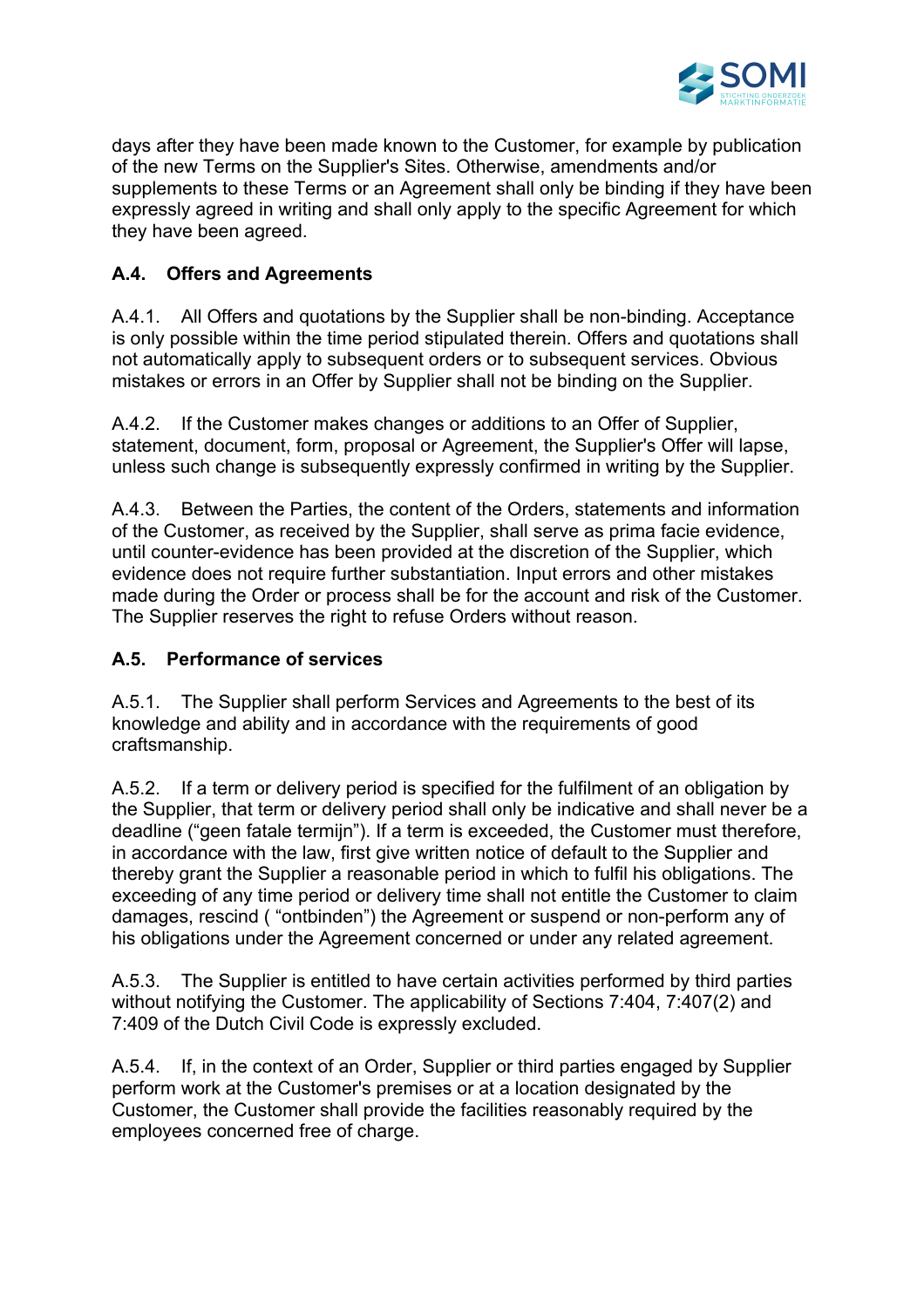

A.5.5. The Supplier shall be entitled to execute an Order or Agreement in several phases, and execution or delivery in parts shall be permitted. The Supplier shall be entitled to separately invoice the portion thus executed or delivered.

A.5.6. The Customer is responsible for any advisers, agents or helpers engaged by the Customer and guarantees that they will comply with the provisions of the Agreement and the Terms. The Customer is not allowed to circumvent or frustrate provisions in the Agreement or the Terms by engaging third parties.

A.5.7. The Customer shall ensure that all data indicated by the Supplier as being necessary or desirable, or which the Customer can understand to be necessary or desirable for the execution of the Services or an Agreement, is provided to the Supplier in timely and completely. The Customer guarantees the provision of correct, up-to-date and complete data to the Supplier. Changes in data must be submitted electronically to the Supplier as soon as possible.

## **A.6. Prices and payment**

A.6.1. All monetary amounts communicated by the Supplier, including prices and calculations of remunerations, payments, fees, bonuses, additional remuneration(s) or costs, are exclusive of VAT and other applicable taxes and government levies, if applicable.

A.6.2. Unforeseen price increases by suppliers of the Supplier, whether or not with retroactive effect, changes in exchange rates, import duties, turnover tax or statutory wage rounds shall entitle the Supplier, at his option, to charge the corresponding higher price or to terminate the Agreement.

A.6.3. Payments made by the Customer shall serve to settle first (i) any indemnification, penalty, interest and costs due and second (ii) the longest outstanding invoices respectively.

A.6.4. Invoices must be paid within fourteen (14) days of the invoice date, unless otherwise indicated in writing by the Supplier. If the Customer fails to pay an invoice within this period, the Customer (as well as any agreed third-party debtor) shall be in default by operation of law, without notice of default being required.

A.6.5. Payments can also be made directly - if and to the extent Supplier has so provided - via a Site (via a payment service provider).

A.6.6. In the event of non-payment, all amounts owed by the Customer to the Supplier on the basis of other invoices or for other reasons shall, ipso jure, become immediately due and payable. All Supplier's claims on the Customer shall furthermore be due and payable with immediate effect if the Customer changes form of undertaking, applies for a suspension of payments, is declared bankrupt, goes into liquidation, dies or, in the case of a company, is dissolved, or if third parties levy an attachment on items, goods, claims and/or other assets of the Customer.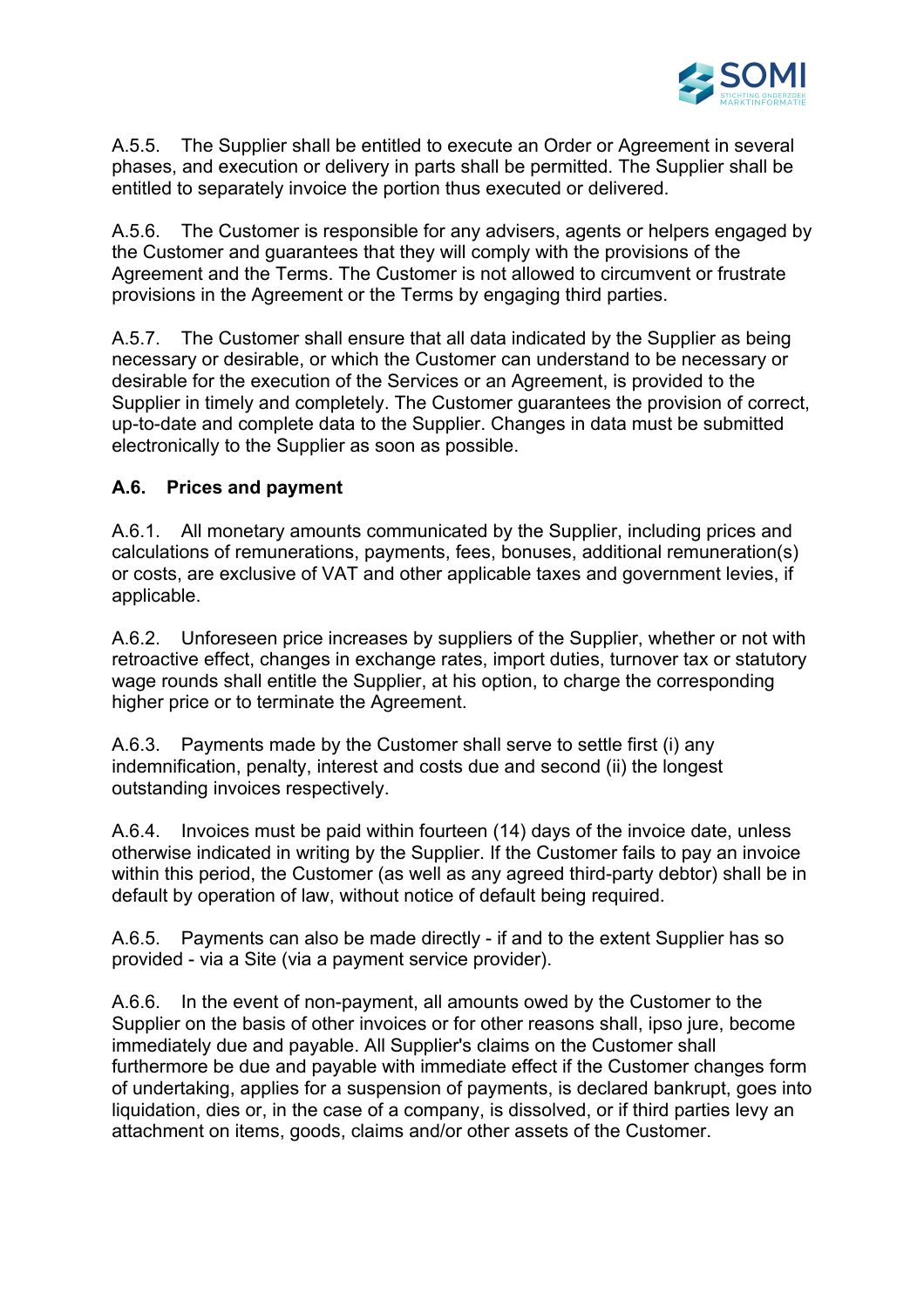

A.6.7. In the event of default by the Customer, the Supplier is entitled to suspend performance of the Services and fulfilment of his obligations under the Agreement and any related agreements, in whole or in part. Suspension by the Supplier shall have no effect on any payment or other obligations of the Customer, which shall continue to apply in full.

A.6.8. Non-payment on the due date shall in any case result in the lapse of any discounts and guarantees agreed with the Customer.

A.6.9. Payment cannot be suspended on the grounds of allegedly faulty delivery or on the grounds that the delivery is not (yet) complete.

A.6.10. In the event of default, the Customer shall owe statutory commercial interest, as well as all judicial and extrajudicial costs incurred by the Supplier in collecting his claim. This shall not affect any other statutory or contractual rights of the Supplier.

A.6.11. The Supplier shall be entitled to set off any amount owed, whether due or not, by the Supplier and/or its Affiliated Entities to the Customer or to the Customer's Affiliated Entities, against any amount owed, whether due or not, to the Supplier by the Customer or by the Customer's Affiliated Entities. Claims in foreign currency shall be set off at the exchange rate in euros on the day of settlement. Set-off by the Customer is not permitted.

## **A.7. Administration**

A.7.1. The administration of data, information, transaction(s) or Agreements by the Supplier is held at the office of the Supplier or a third party designated by the Supplier for this purpose. Only the records of the Supplier are decisive for the Supplier's obligations towards the Customer and the Customer's Affiliated Entities. An extract from the records provided by the Supplier shall constitute conclusive evidence, subject to evidence to the contrary provided by the Customer.

A.7.2. The Customer is obliged to check the confirmations, statements, calculations, invoices or other statements sent to him by or on behalf of the Supplier immediately upon receipt and, in the event of any inaccuracy or incompleteness, to notify the Supplier thereof without delay. In such cases, the Supplier is obliged to correct, or cause to be corrected, any errors. If the Customer has not contested such notices or statements within three (3) months after they may reasonably be deemed to have reached the Customer, the contents thereof shall be deemed to have been accepted or approved by the Customer.

A.7.3. With regard to messages from the Customer that are communicated in a different manner than agreed upon, the Supplier may respond in the same manner as the Customer, irrespective of what the Parties have agreed upon.

## **A.8. Intellectual property rights**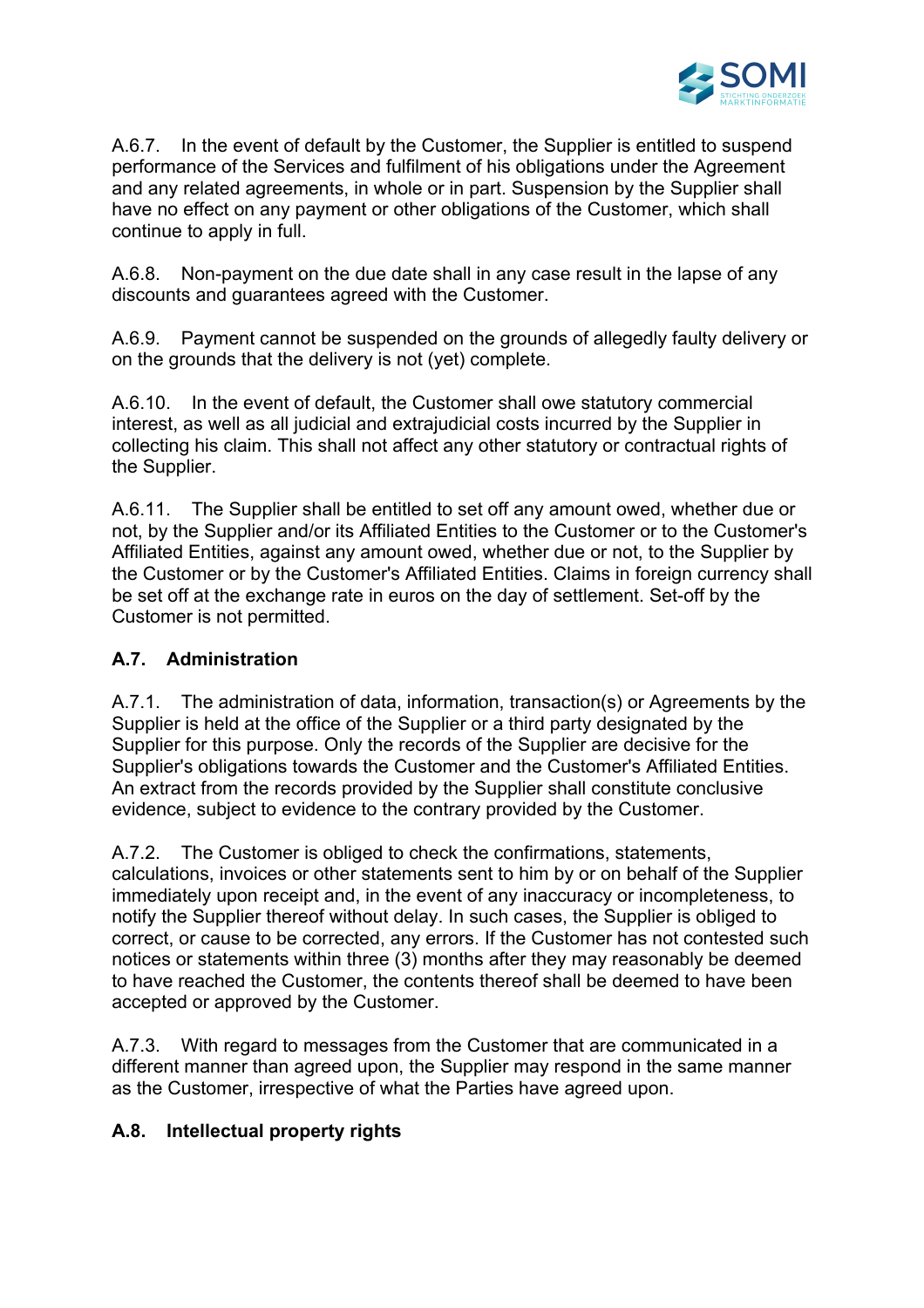

A.8.1. All intellectual property rights - including but not limited to copyrights, trademark rights, design rights, database rights and know-how - that are vested in and associated with the Services and the Sites shall belong to the Supplier and/or its licensors. The Agreement concluded between the Supplier and the Customer expressly does not entail the transfer of any such rights.

A.8.2. Subject to the conditions set out in these Terms and the Agreement, Supplier grants the Customer a limited, personal, revocable, non-exclusive, non-sublicensable and non-transferable right to use the Services and the Sites.

A.8.3. The Customer is not permitted to reproduce or publish the Services or the Sites or parts thereof in any way whatsoever.

A.8.4. If the Customer, with the Services or the Sites, infringes upon the intellectual property rights of the Supplier and/or third parties, the Customer will be liable for all damages resulting therefrom. The Customer will indemnify the Supplier against any claims and liability for (alleged) infringement of such rights, except in cases of intent or wilful recklessness on the part of the Supplier. If there is (alleged) infringement of intellectual property rights of the Supplier and/or third parties, the Supplier is entitled (among other things) to suspend or terminate the provision of Services to the Customer.

A.8.5. The Customer is not permitted to remove, change or make unreadable any indication concerning copyrights, trademark rights, trade names, other intellectual property rights or comparable indications on or in the Services or the Sites.

A.8.6. The Customer is not permitted to use the Services or the Sites without the Supplier's consent, other than for the use agreed or implied between the Supplier and the Customer in the Agreement. The Services and the Sites may not be made available or leased by the Customer to third parties without prior express written consent.

A.8.7. The Supplier shall be entitled to use the knowledge acquired on its part through the performance of the Services or an Agreement for other purposes, insofar as this does not involve disclosing strictly confidential information of the Customer to third parties.

# **A.9. Complaints**

A.9.1. Complaints about Supplier's Services should be reported electronically or by telephone as soon as possible after discovery. The Customer is obliged, after the discovery of a malfunction or defect, to do and refrain from doing everything reasonably possible to prevent any damage. Upon request, the Customer shall provide all cooperation that is necessary for the inspection and resolution of the complaint, including by giving the Supplier the opportunity to investigate the circumstances of the use of the Services and the factors related to this.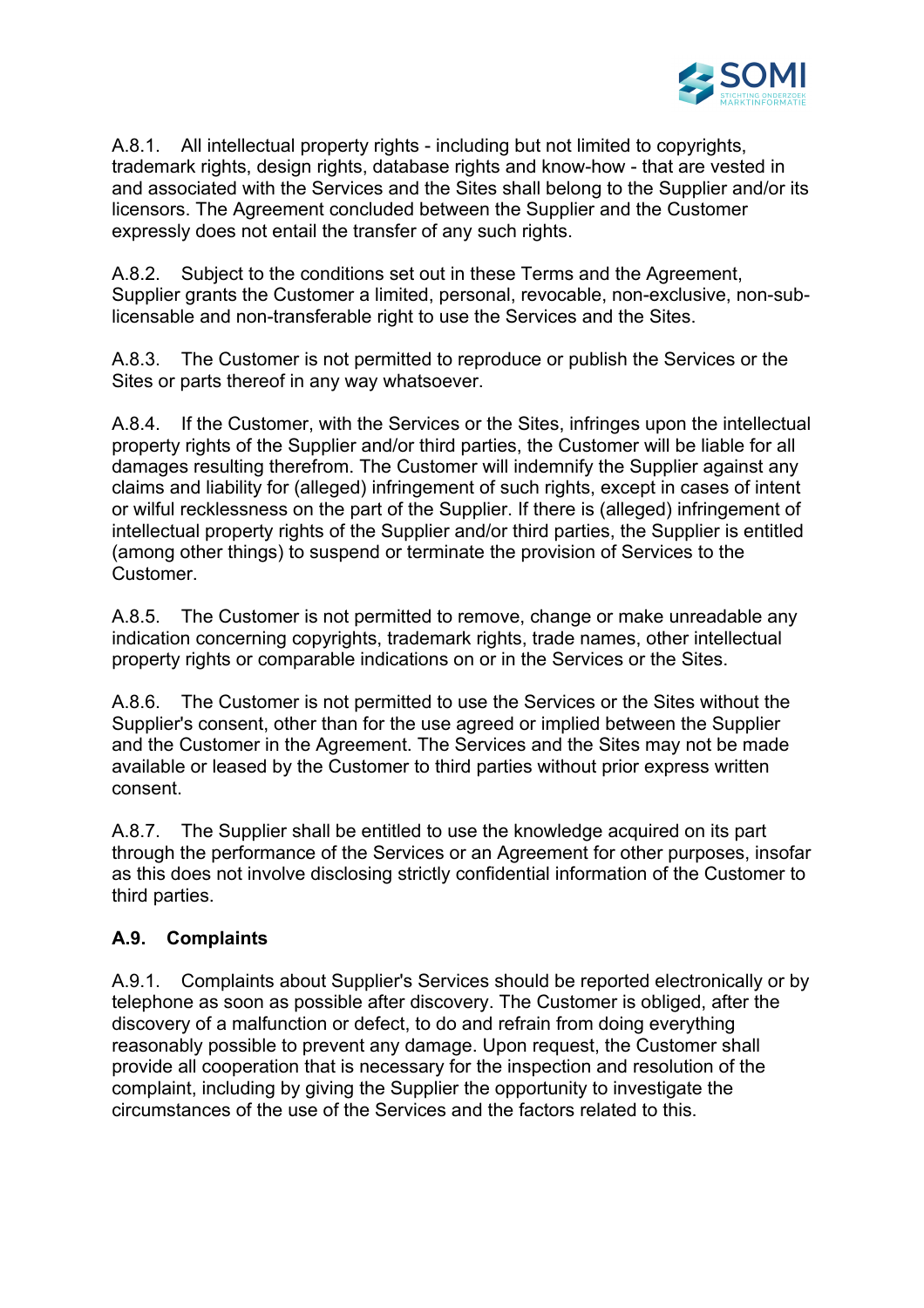

A.9.2. If the Customer files a complaint correctly and in a timely manner, the Supplier shall make every effort to resolve the complaint as quickly as possible. If possible, the Supplier shall communicate when a complaint has been resolved.

A.9.3. If a complaint is wholly or partially due to the Customer's failure to comply with an Agreement or the Terms, the Supplier may charge the Customer for all costs related to such a complaint.

## **A.10. Guarantees**

A.10.1 The Supplier does not guarantee towards the Customer and the Customer's Affiliated Entities that (and is not liable for any damage in that respect):

 A.10.1.1. Estimates, calculations or expectations given to the Customer by or on behalf of the Supplier are correct;

 A.10.1.2. The Services provided by the Supplier will produce a certain result;

 A.10.1.3. (legal) acts performed or statements made by the Customer via a Site will be executed correctly or in a timely manner;

A.10.1.4. Sites will be available and functioning properly; or

A.10.1.5. Information on the Sites is correct and up to date.

## **A.11. Liability**

A.11.1 The Supplier shall not be liable for indirect or consequential damages, including in any case: loss of profit, lost savings, depreciation, damage caused by delay, damage due to business interruption and damage due to reduced goodwill in the business or profession of the Customer.

A.11.2 Furthermore, the Supplier shall not be liable for any damage resulting from:

A.11.2.1. Loss or damage of data;

 A.11.2.2. The Customer's failure to comply with instructions of the Supplier; or

 A.11.2.3. Entering into (and handling) transactions and agreements between the Customer and third parties.

 A.11.2.4 Collecting and processing and the investigation of (the way of use of) information or personal data of Customer, or relating the storage of such information and data, or relating information or personal data because of the Customer that the Supplier shows to the Customer both in terms of content and source;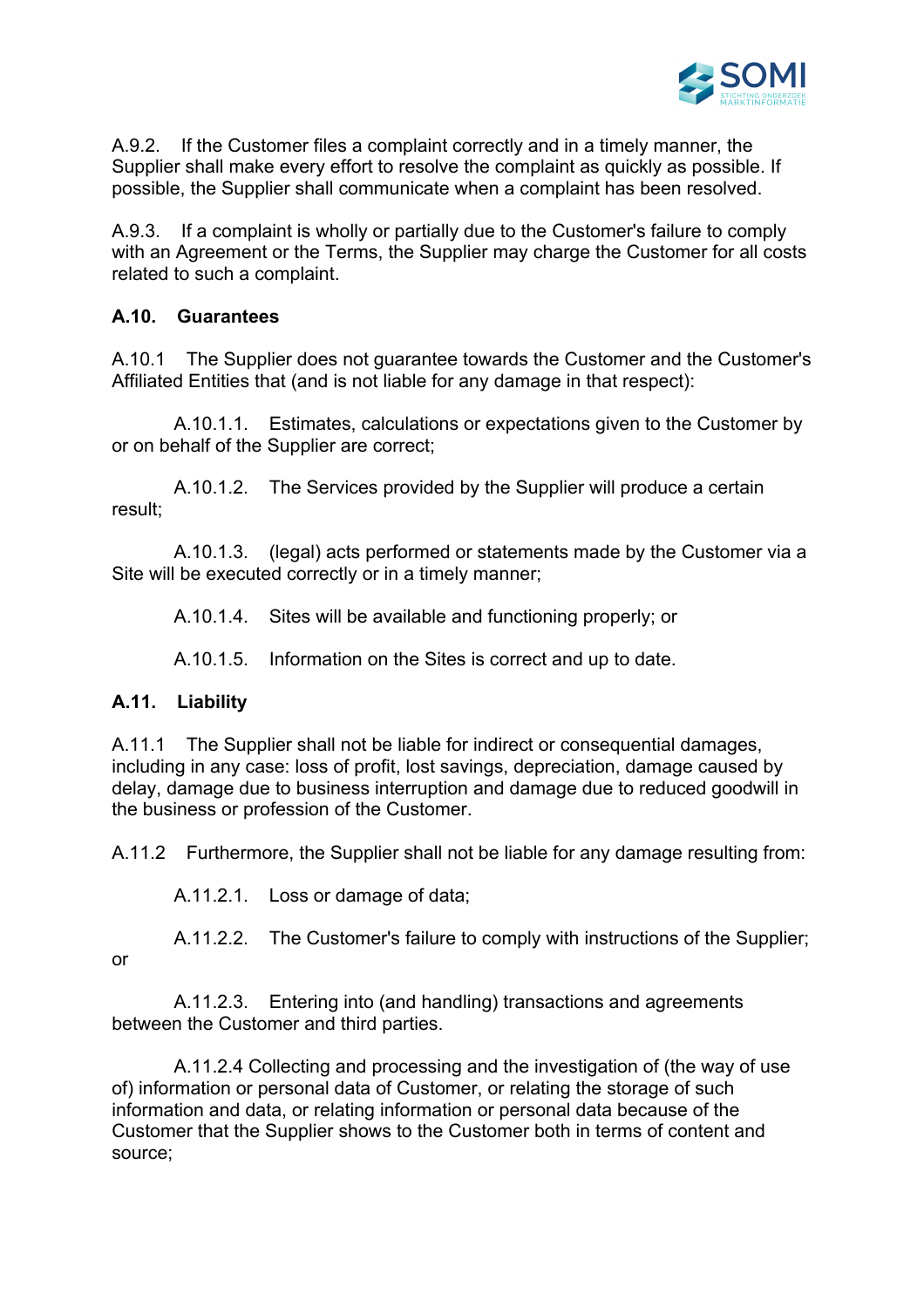

 A.11.2.5 Data leaks or (attempts of) theft of information or personal data of Customer;

 A.11.2.6 Or any other consequences relating to the collection, processing and storage of information or personal data of Customer.

A.11.3. Liability of the Supplier arising from attributable failure to perform an obligation shall arise only if the Supplier has been promptly and duly notified by the Customer that he is in default and has been given a reasonable time of at least thirty days to remedy the failure and continues to fail imputably in the performance of his obligations even after that time.

A.11.4. The liability of the Supplier shall never exceed the amount actually paid out by the Supplier's insurer in the case in question, or, if the insurer makes no payment at all, the invoice value of that part of the Order or Agreement to which the liability pertains. Compensation is to be related to the extent to which the Supplier would have failed. Minor deviations shall not give rise to a right to compensation or damages.

A.11.5. The existence of any right to compensation is conditional upon the Customer reporting the damage in writing to the Supplier as soon as possible after it occurs. Any claim for damages against the Supplier shall lapse upon the expiry of twenty-four months from the date on which the claim arose.

A.11.6. The Supplier shall not be held liable by or on behalf of the Customer if the Customer has the possibility to claim for damages directly from his insurance company or a third party.

A.11.7. The liability of the Supplier for damages resulting from intent or gross negligence of the Supplier himself ("own actions") and/or his management is in no way excluded or limited.

A.11.8. The foregoing exclusions and limitations of liability shall apply in full to Supplier's Affiliated Entities and to the directors, management and employees of Supplier and Supplier's Affiliated Entities, which entities and persons may rely on these provisions directly.

A.11.9. To the extent that the Supplier suffers damage as a result of a breach by the Customer's contracting parties, the Customer, in consultation with the Supplier, shall do and refrain from doing everything necessary to obtain compensation of such damage.

## **A.12 Indemnification**

A.12.1 The Customer shall indemnify the Supplier, Supplier's Affiliated Entities and the directors, management and employees of the Supplier and Supplier's Affiliated Entities (which entities and persons may directly invoke this provision) against any third party claims related to the use of the Services by the Customer. If the Supplier or the other persons mentioned are sued by third parties for that reason, the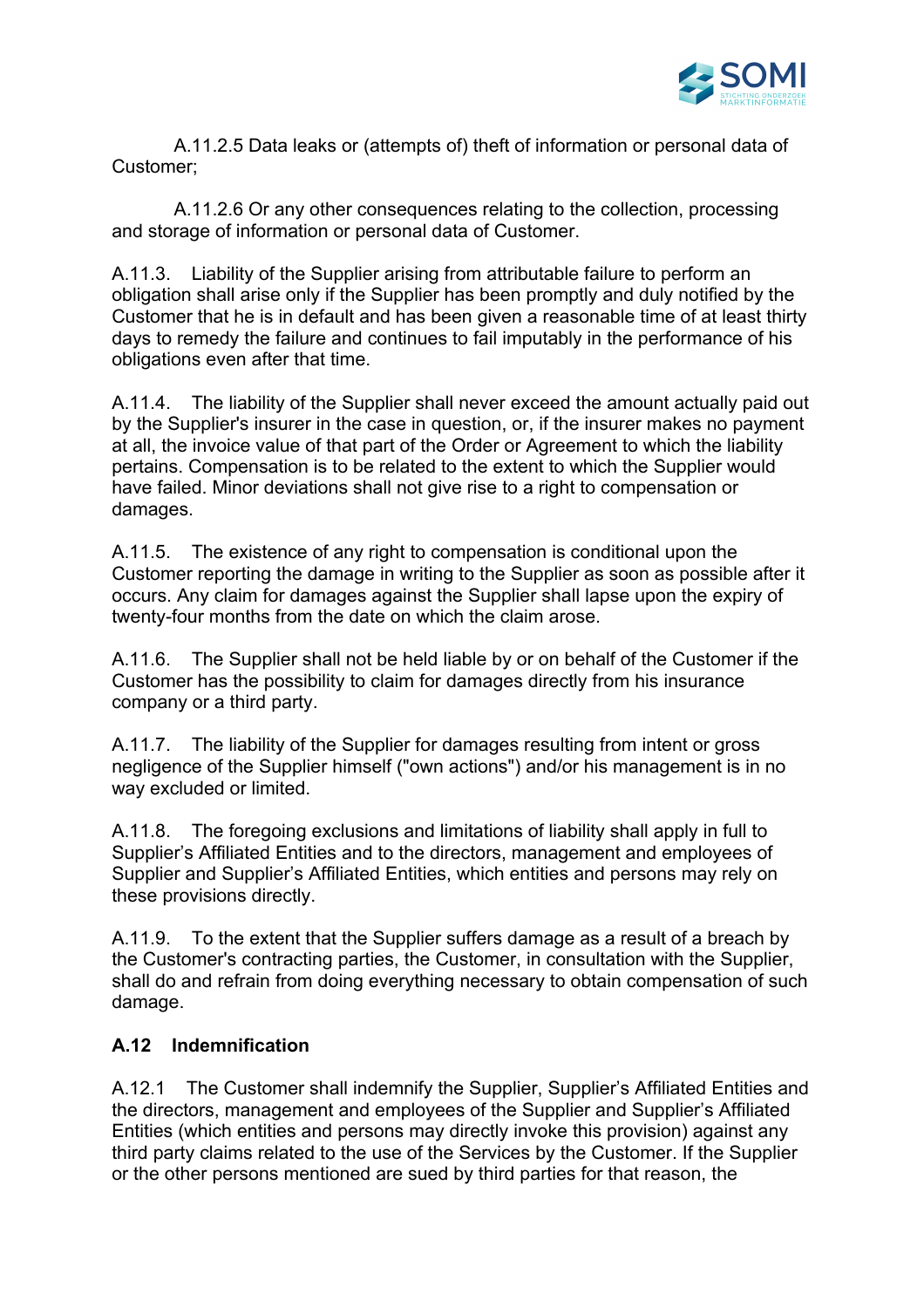

Customer is obligated to assist them both extra-judicially and judicially and to immediately do everything that can be expected in that case in order to avoid or at least reduce any legal claims or damage to the detriment of the Supplier or the other persons mentioned.

A.12.2. Should the Customer (wholly, partially or temporarily) fail to take adequate measures in connection with his obligations under the previous section, the Supplier shall be entitled, at his discretion and without further notice, to take such measures himself, if necessary on behalf of and at the expense and risk of the Customer. All costs and damages on the part of the Supplier and/or the other persons mentioned will then be at the expense and risk of the Customer.

A.12.3. The Supplier engages third parties for some of its work and for the performance of the Services, including for compliance and monitoring, payment services and data storage services. The aforementioned indemnification obligations also apply to these third parties.

## **A.13. Rescission and compensation**

A.13.1. The Supplier may rescind ("ontbinden") the Agreement in whole or in part in writing with immediate effect, or may suspend his obligations under the Agreement:

 A.13.1.1. If the Customer's bankruptcy or suspension of payment has been applied for or pronounced, or if the Customer loses the power of disposition of (a substantial part of) its assets by attachment, placement under curatorship or otherwise;

 A.13.1.2. In the event of (an announcement of) the dissolution, termination, merger, division or transfer of (a substantial part of) the Customer's company or legal entity;

 A.13.1.3. In case of any form of (potential) fraud or violation of legal obligations, including (potential) deception, deliberate harm or (in form or effect) similar actions by, on behalf of or for the Customer, or indirectly by or for the benefit of third parties;

 A.13.1.4. In the event of full or partial non-performance of the Customer's obligations towards the Supplier. Insofar as the Customer is not immediately in default, the Supplier may rescind ("ontbinden") the Agreement only after the Customer has been given a reasonable time for performance and has failed to perform within this time;

 A.13.1.5. In the event of any change in legislation, case law or (semi- )government policy such that fulfilment can no longer reasonably be required of the Supplier.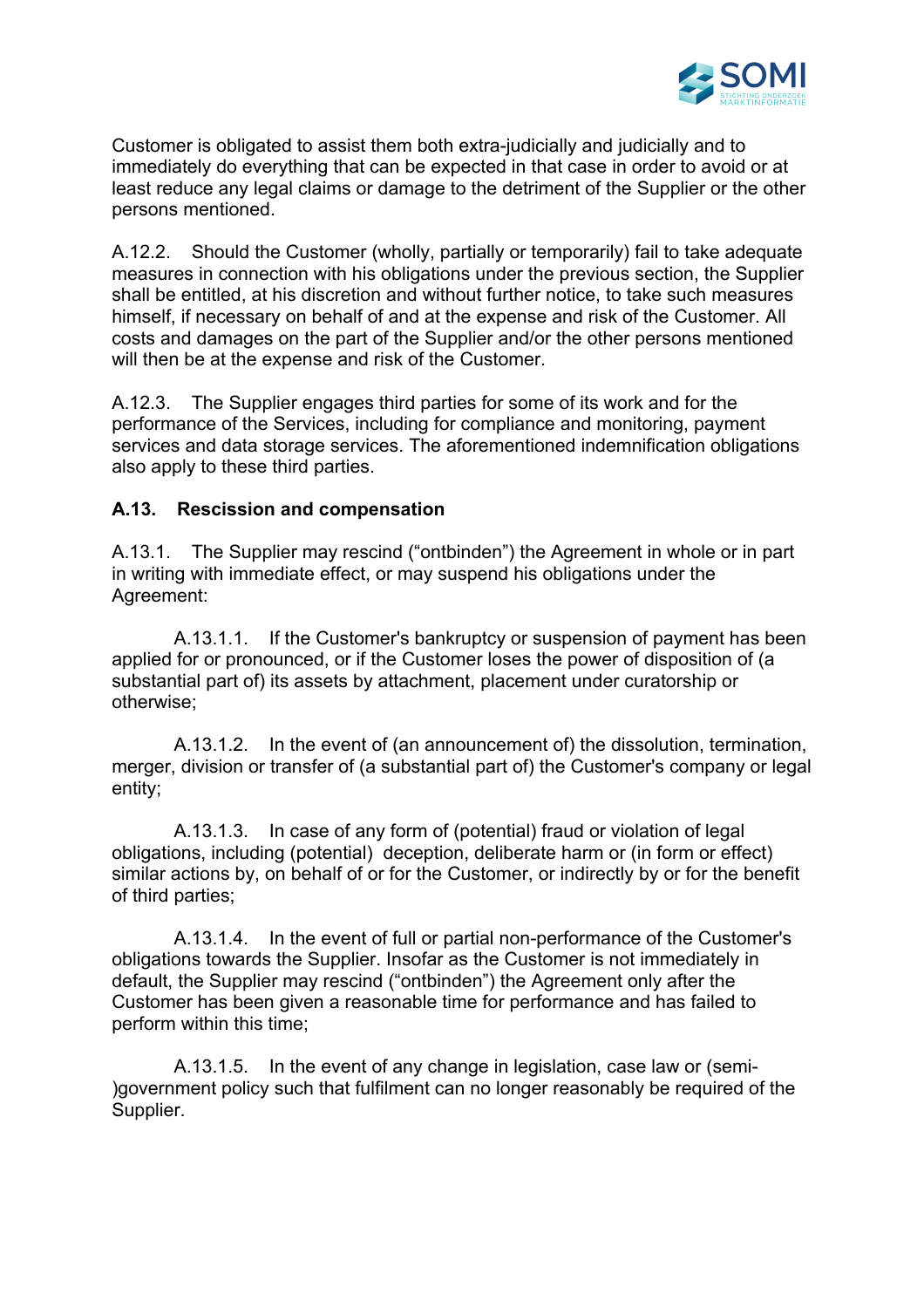

A.13.2. In the event of rescission ("ontbinding") of the Agreement, the Customer shall compensate the Supplier for damages suffered as a result of the rescission, including the costs of rectification ("ongedaanmaking").

A.13.3. Upon rescission ("ontbinding") , all claims of the Supplier or its Affiliated Entity against the Customer shall become immediately due and payable.

A.13.4. In the event of termination of an Agreement, the Supplier is entitled not to execute (in full or in part) any Orders given by the Customer that have not yet been executed or settled.

# **A.14. Force majeure**

A.14.1. In the event of force majeure, the Supplier shall, without prejudice to his other rights, be entitled to suspend performance of the Agreement without judicial intervention, or to rescind ("ontbinden") the Agreement in whole or in part, without thereby incurring any liability.

A.14.2. In addition to the provisions of applicable law and case law, force majeure shall include all external causes, foreseen or unforeseen, over which the Supplier cannot exercise any control, and as a result of which the Supplier is unable to perform his obligations. In any event, force majeure shall include war, threat of war, civil war, riots, epidemics, pandemics, flooding, water damage, acts of war, fire, transportation difficulties, unforeseen technical complications, business interruptions and strikes at the Supplier's or at its suppliers' premises and non-performance by suppliers of the Supplier.

A.14.3. If, in the event of force majeure, the Supplier has already partially fulfilled his obligations under an Agreement, the Supplier shall be entitled to invoice the performance already carried out and the Customer shall be required to pay this invoice as if it were a separate transaction.

# **A.15. Confidentiality**

A.15.1. If and insofar as, during the execution of the Agreement, information of a Party comes to the knowledge of the other Party and this information is designated as confidential orally or in writing, or which the receiving Party could reasonably understand should be deemed confidential, the receiving Party will keep this information strictly confidential, will only use it for the execution of the Agreement and will limit access to this information to persons who need to know it for that purpose. The receiving Party guarantees that these persons are obliged by an employment contract and/or a confidentiality agreement to keep this confidential information confidential. Confidential information is not understood to mean information that was already in the public domain at the time it came to the knowledge of the receiving Party or subsequently became public through no fault of the receiving Party, or that the receiving Party received from a third party without this being subject to an obligation of confidentiality or such third party being obliged to do so.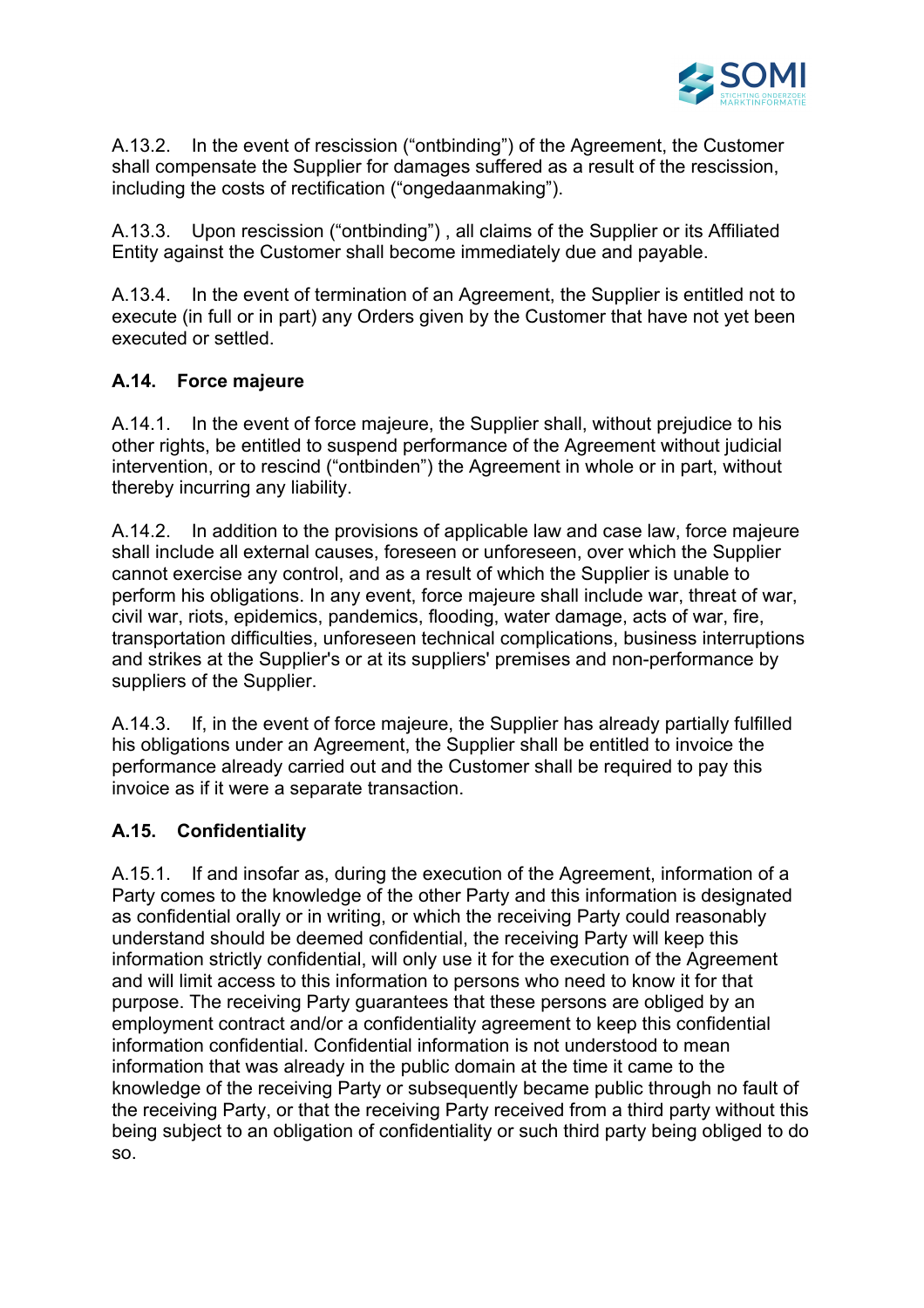

# **A.16. Privacy**

A.16.1. The Supplier will perform the Services, execute Agreements and process any personal data of the Customer in accordance with the Supplier's Privacy Statement and applicable privacy and data protection laws.

A.16.2. If at any time the Supplier deems it necessary, the Parties will enter into a further (processor) agreement to regulate their legal relationship with regard to the processing of personal data of third parties.

# **A.17. Penalty**

A.17.1. For each full or partial breach by the Customer of any provision of Articles A.8, A.15, C.2.2 and/or C.2.3, the customer will be liable to pay an immediately payable penalty, which is not subject to mitigation, of  $\epsilon$  5,000-, plus an immediately due and payable penalty, which shall be not subject to mitigation, of € 500 for each day, including part of a day, that the breach continues, such without prejudice to the Suppliers right to claim full damages.

# **A.18. Applicable law and competent court**

A.18.1. All legal relationships to which the Supplier is a party, including all Agreements concluded between the Supplier and the Customer, shall be governed exclusively by Dutch law, even if an obligation is wholly or partially fulfilled abroad or if the Customer is domiciled abroad.

A.18.2. The court in the place of establishment of the Supplier shall have exclusive jurisdiction in disputes concerning or arising from an Agreement or the Terms. The Supplier shall nevertheless be entitled to submit the dispute to the court otherwise having jurisdiction under the law.

A.18.3. The Supplier and the Customer shall not address the courts until they have made reasonable efforts to resolve their dispute amicably. This is without prejudice to the possibility of seeking injunctive relief.

## **A.19 Other provisions**

A.19.1 In the event that any provision of these Terms or an Agreement is deemed void or otherwise not binding by a court, the other provisions of will remain in full force and effect. The invalid or otherwise non-binding provision will in that case be replaced by the Supplier by a provision that is as close as possible to the intention of the original provision in consultation between the Parties.

A.19.2. Failure to enforce any provision of these Terms or an Agreement will not constitute a waiver. Any waiver must be explicit and in writing.

A.19.3. An Agreement constitutes the entire agreement between the Parties with regard to the subject matter thereof and, insofar as not explicitly agreed otherwise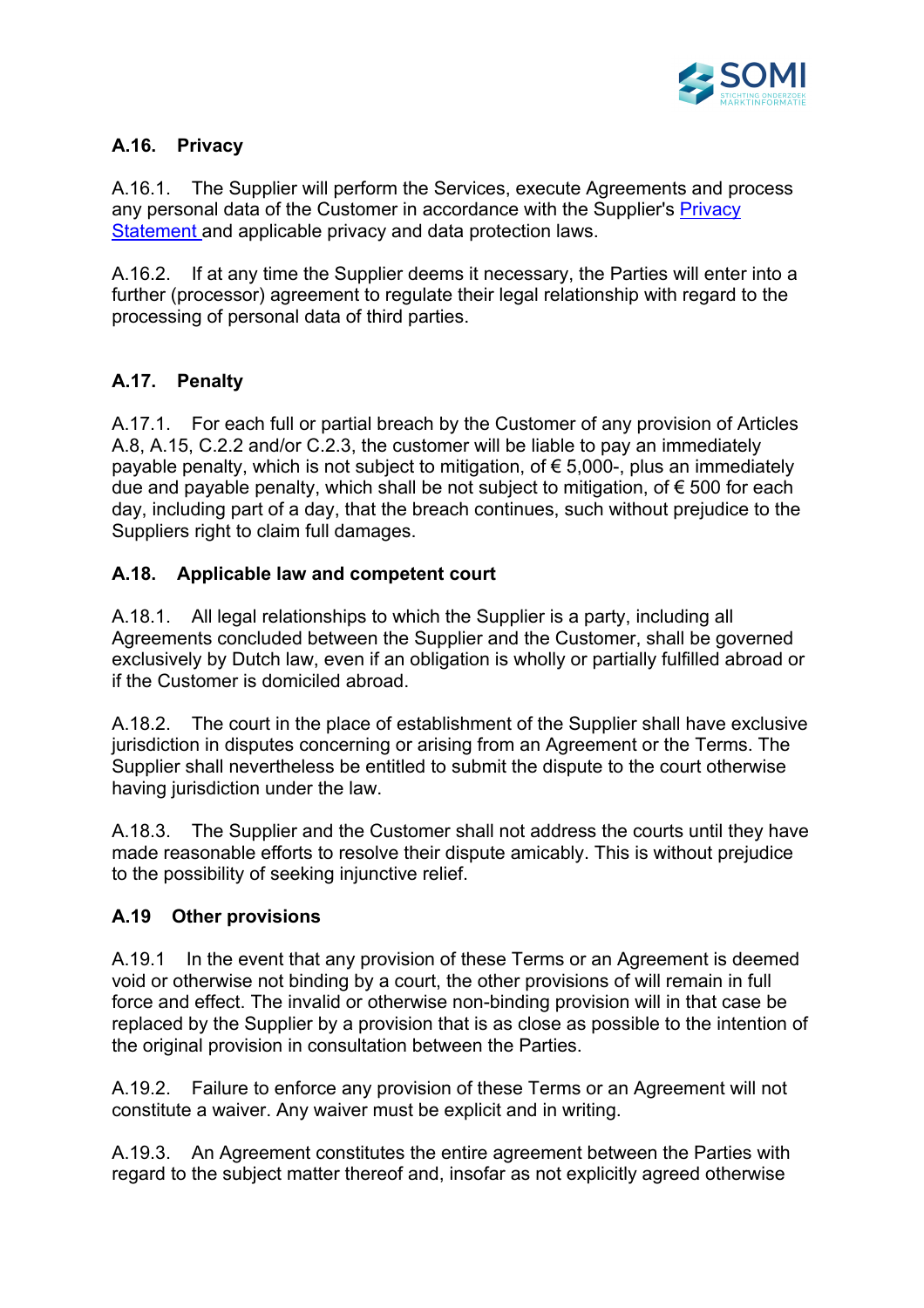

therein, supersedes all previous oral or written agreements between the Parties in this regard.

A.19.4. The Supplier shall be entitled to transfer (the rights and obligations arising from) an Agreement in whole or in part (i) to undertakings affiliated with the Supplier in a group, (ii) to third parties together with the company of Supplier or (iii) in the event of a merger. The Customer is not permitted to transfer (rights or obligations arising from) an Agreement to a third party without prior written consent of the Supplier.

A.19.5. An Agreement binds the Customer as well as its respective legal successors under general or special title (under the applicable law).

A.19.6. If there is a lack of clarity regarding the interpretation of one or more provisions of an Agreement or these Terms or if a situation arises that is not covered in the Agreement or these Terms, interpretation of the Parties' rights and obligations shall be made in accordance with the spirit and purpose of the Agreement concerned.

A.19.7. Mail addressed to the Supplier must be sent to the Supplier's PO Box address, unless the Parties have expressly agreed otherwise in writing.

## **B. Consumers**

The provisions below apply in case the Customer is a Consumer. In the event of a conflict between these provisions and the provisions in the General section A of these Terms, the provisions in the section B below shall prevail.

## **B.1. Change**

B.1.1. If any amendment of these Terms is to the detriment of the Consumer, the Consumer shall be entitled to terminate the Agreement against the date the amendment shall take effect.

### **B.2. Offer and acceptance**

B.2.1. If a Consumer has accepted an offer of the Supplier electronically, the Supplier will immediately confirm receipt of acceptance of the offer electronically. As long as the receipt of this acceptance has not been confirmed by the Supplier, the Consumer may rescind ("ontbinden") the Agreement.

### **B.3. Further deviations**

B.3.1. The following provisions in the General section of these Terms shall not apply to Consumers, or shall be amended as follows:

B.3.1.1. The first sentence of Article A.4.3;

B.3.1.2. The last sentence of Article A.5.2;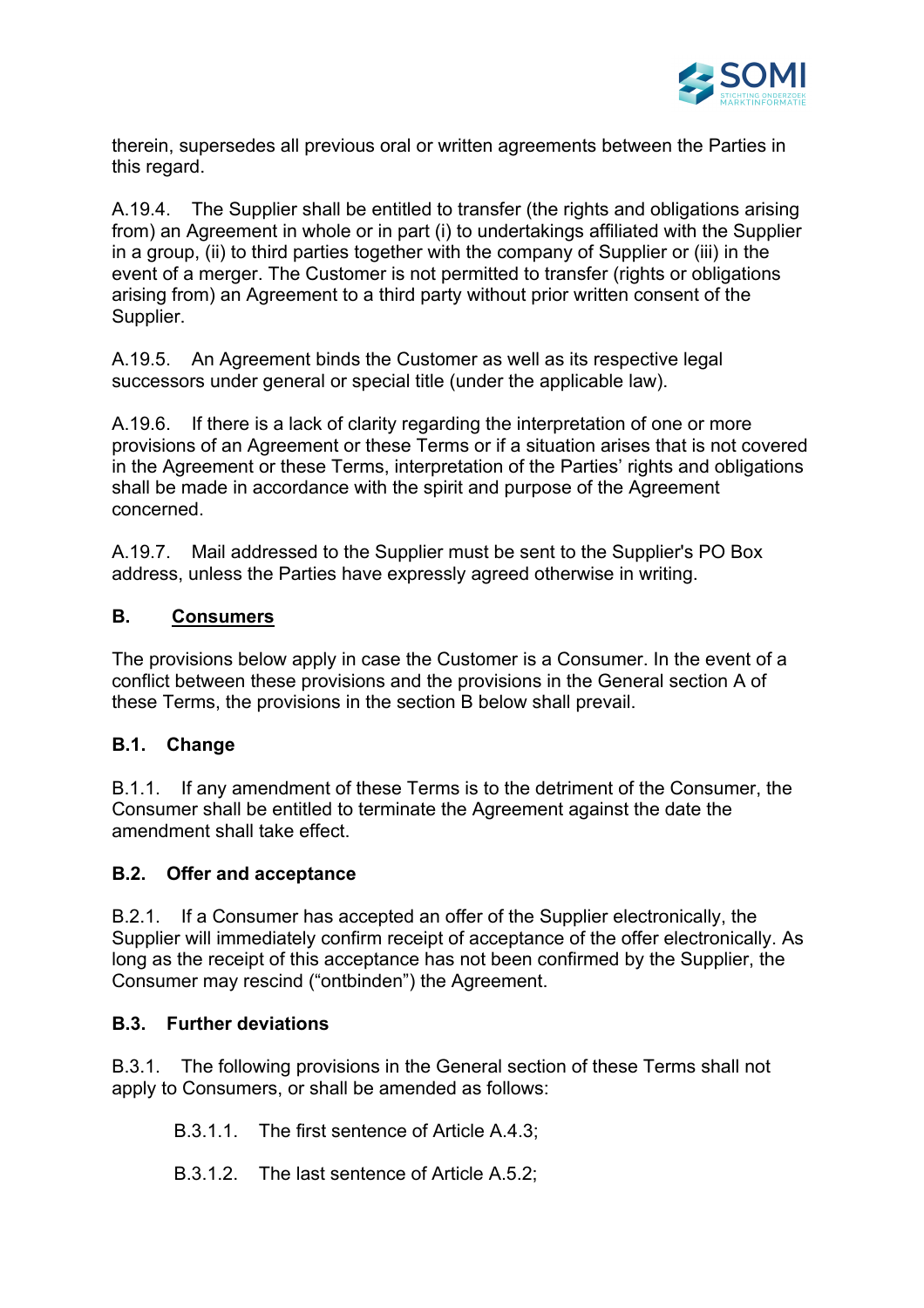

B.3.1.3. Article A.6.9; and

 B.3.1.4. Article A.13.2 only applies insofar as the rescission ("ontbinding") is the result of breach of contract on the part of the Consumer.

# **B.4. Continuing performance agreements**

B.4.1. The Consumer may terminate ("opzeggen") an Agreement entered into for an indefinite period of time and which provides for the regular delivery of products or services at any time, subject to one month's notice.

B.4.2. The Consumer may terminate ("opzeggen") a fixed-term Agreement that was concluded for the regular supply of products or services at any time at the end of the fixed-term, subject to one month's notice.

B.4.3. The Consumer may terminate ("opzeggen") the Agreements referred to in the previous paragraphs (i) at any time and shall not be restricted to termination at a specific time or during a specific period; (ii) at least in the same manner as they were entered into; (iii) always with the same notice period as stipulated by the Supplier for himself.

B.4.4. If a Agreement has a duration of more than one year, the Consumer may terminate ("opzeggen") the Agreement at any time after one year with a notice period of up to one month, unless reasonableness and fairness dictate otherwise.

## **B.5. Price and payment**

B.5.1. During the validity period mentioned in an offer by Supplier, the prices of the services offered will not be increased, except for price changes due to changes in VAT rates.

B.5.2. Contrary to the previous paragraph, the Supplier may offer products or services of which the price is subject to fluctuations in the financial markets over which the Supplier has no influence, at variable prices. This link to fluctuations and the fact that any prices mentioned are recommended prices will be stated in the offer.

B.5.3. Price increases within three (3) months after the conclusion of the Agreement are only allowed if they are the result of statutory regulations or provisions.

B.5.4. Price increases from three (3) months after the conclusion of the Agreement are only permitted if the Supplier has stipulated them and (i) they are the result of statutory regulations or provisions; or (ii) the Consumer has the authority to terminate ("opzeggen") the Agreement as of the day on which the price increase takes effect.

B.5.5. The prices mentioned in any offer by Supplier include VAT.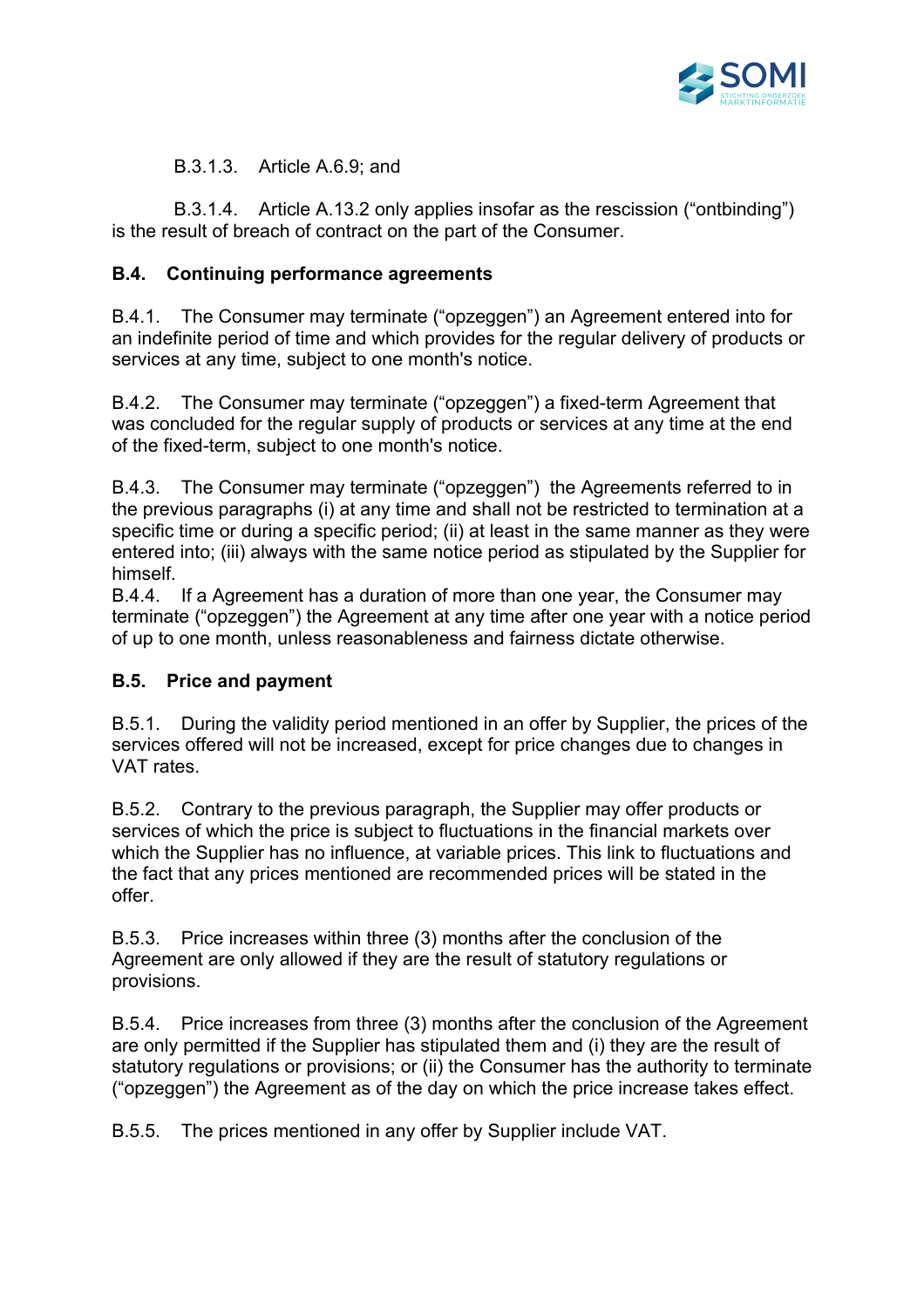

B.5.6. If the Consumer does not timely perform his payment obligation(s), the Consumer, after being notified by the Supplier of the late payment and after the Supplier has granted the Consumer a fourteen (14) day period to perform his payment obligations, shall, after the failure to pay within this 14 day period, owe legal interest on the amount due and the Supplier shall be entitled to charge extrajudicial collection costs incurred by him. Such collection costs shall not exceed: 15% on any outstanding amount up to  $\epsilon$  2.500,-; 10% on the next  $\epsilon$  2.500,-, 5% on the next  $\epsilon$ 5.000,-, 1% on the next  $\epsilon$  190.000,- and 0,5% on the amount exceeding that amount, with a minimum of  $\epsilon$  40.-. The Supplier can deviate from these amounts and percentages in favour of the Consumer.

# **B.6. Right of withdrawal**

B.6.1. The Consumer may dissolve ("ontbinden") a service agreement and an agreement for the supply of digital content not supplied on a tangible medium for a period of at least fourteen (14) days without giving reasons. This cooling-off period commences on the day following the conclusion of the Agreement.

B.6.2. If the Supplier has not provided the Consumer with the legally obligatory information on the right of withdrawal or with the model withdrawal form, the coolingoff period shall expire twelve months after the end of the original cooling-off period determined in accordance with the previous paragraph.

B.6.3. If the Supplier has provided the Consumer with the information referred to in the previous paragraph within twelve months after the commencement date of the original cooling-off period, the cooling-off period shall expire fourteen (14) days after the day on which the Consumer received such information.

B.6.4. If the Consumer makes use of his right of withdrawal, he shall notify the Supplier thereof within the withdrawal period by means of the model withdrawal form or in another unequivocal manner. The risk and burden of proof of the correct and timely exercise of the right of withdrawal shall lie with the Consumer.

B.6.5. If the Consumer withdraws after first expressly requesting that the performance of the Service commences during the cooling-off period, the Consumer shall owe the Supplier an amount which is proportionate to that part of the undertaking which has been fulfilled by the Supplier at the time of withdrawal, compared to the full performance of the undertaking.

B.6.6. The Consumer shall not bear any costs for the performance of Services if (i) the Supplier has not provided the Consumer with the legally obligatory information on the right of withdrawal, the cost reimbursement in the event of withdrawal or the model form for withdrawal, or (ii) the Consumer has not expressly requested the commencement of the performance of the Service during the cooling-off period.

B.6.7. The Consumer shall bear no cost for the delivery in full or in part of digital content not supplied on a tangible medium if (i) he has not expressly consented to the performance of the Agreement before the end of the cooling-off period, (ii) he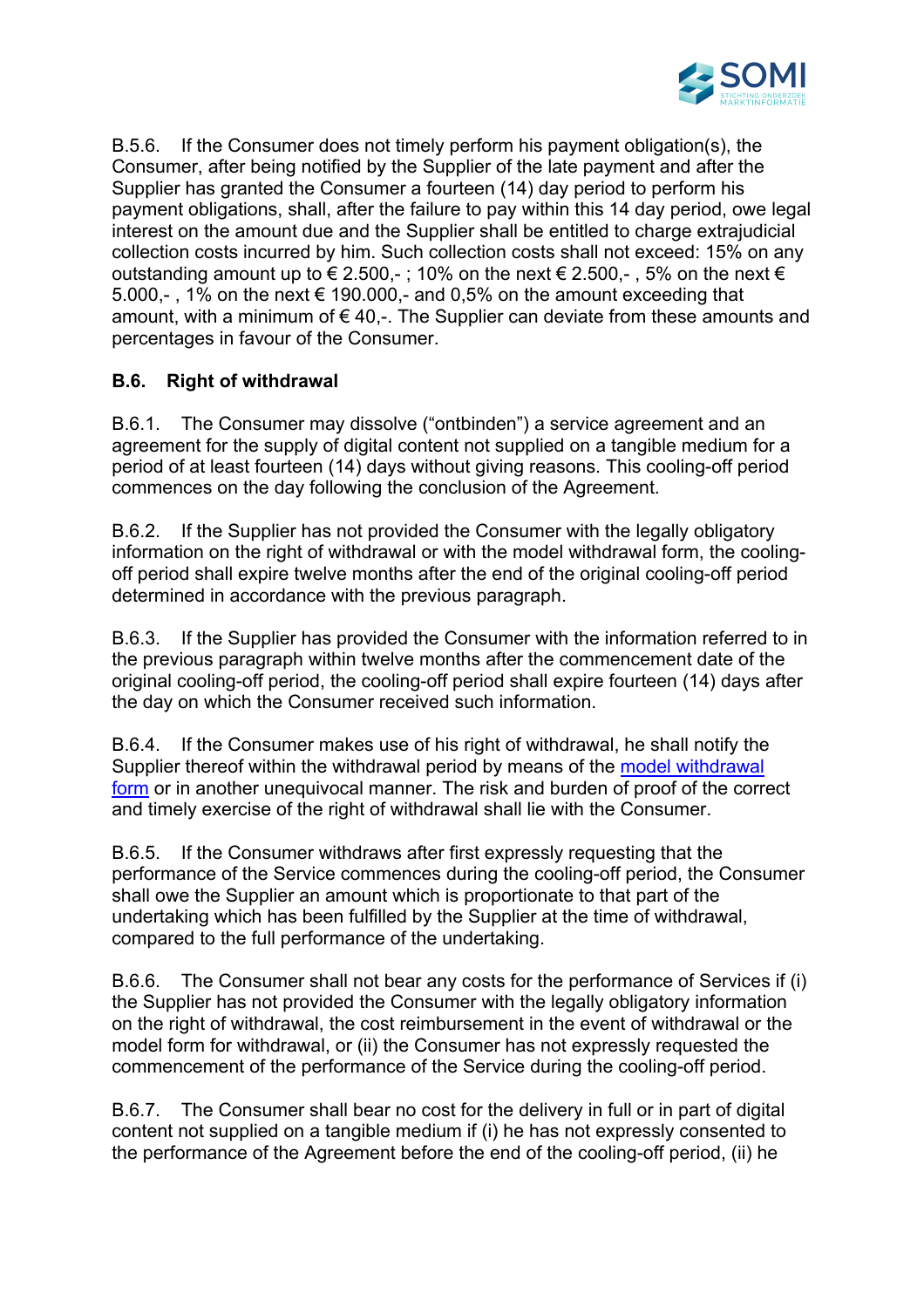

has not acknowledged losing his right of withdrawal upon giving his consent or (iii) the Supplier has failed to confirm this declaration by the Consumer.

B.6.8. If the Consumer makes use of his right of withdrawal, all ancillary agreements shall be terminated ("ontbinding") by operation of law.

B.6.9. For repayment, the Supplier shall use the same means of payment that the Consumer used, unless the Consumer agrees to a different method. The refund will be free of charge for the Consumer. If the Consumer has chosen a more expensive method of delivery than the cheapest standard delivery, the Supplier does not have to refund the additional costs for the more expensive method.

B.6.10. The Supplier can exclude the following products and services from the right of withdrawal, but only if the Supplier has clearly stated this at the time of the offer, or at least in good time prior to conclusion of the Agreement:

 B.6.10.1. Products or services of which the price is subject to fluctuations in the financial market over which the Supplier has no influence and which may occur within the withdrawal period;

B.6.10.2. Agreements concluded at a public auction;

 B.6.10.3. Service agreements, after full performance of the Service, but only if (i) performance has begun with the Consumer's express prior consent; and (ii) the Consumer has declared that he will lose his right of withdrawal once the Supplier has fully performed the agreement;

 B.6.10.4. The delivery of digital content other than on a tangible medium, but only if (i) performance has begun with the express prior consent of the Consumer; and (ii) the Consumer has declared that he thereby loses his right of withdrawal.

## **B.7. Competent court**

B.7.1. With regard to Consumers, the competent court in the place of establishment of Supplier shall have jurisdiction in disputes concerning or arising from an Agreement or the Terms, unless the Consumer chooses a court that has jurisdiction according to law within one month after Supplier has invoked this provision in writing.

## **C. Our websites and apps**

The provisions below apply in the event that the Customer uses one of our Sites, such as www.somi.nl or the SOMI mobile app. In case of conflict between these provisions and the provisions in the General part A of these Terms, the provisions in the section below will prevail. Insofar as the Customer is a Consumer, the provisions of part B also apply and prevail over any provisions on this part in case of conflict.

### **C.1. Account and access data**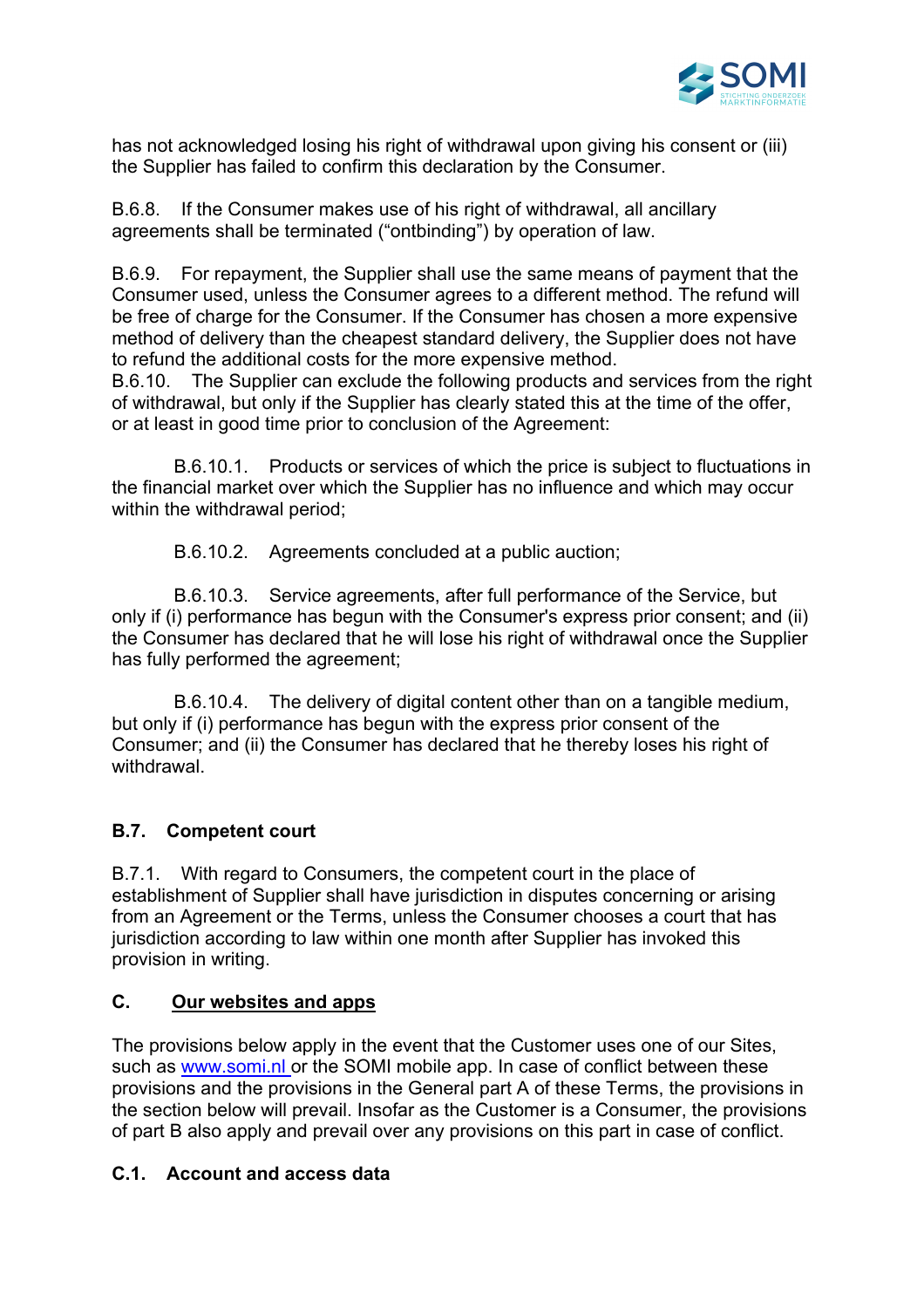

C.1.1. In order to be able to make optimal use of some of the Sites, the Customer must create an account in the manner described on the Site. The Customer guarantees to the Supplier that the information the Customer provides when creating the account is complete, true and correct. It is not permitted to create an account in the name of another person and/or to provide false data.

C.1.2. During registration, Customer must provide Account Information, with which access to the account can be gained. The Customer shall maintain the email address used, or shall inform Supplier of any change by email in a timely manner.

C.1.3. The Customer is himself responsible for keeping the Account Information secret. All use of the Site by means of the Account Information is for the account of the Customer himself. The Customer is therefore liable for all use that is made of the Site via the Account Information and bound by the (legal) acts or statements that are made via the Site using his Account Information.

C.1.4. As soon as the Customer knows or has reason to suspect that the Account Information has come into the hands of unauthorised persons, the Customer must notify Supplier thereof, without prejudice to his own obligation to immediately take effective measures himself, such as changing the password.

C.1.5. The Customer is responsible for the proper use and security of his/her (email) communication from and to the Site.

C.1.6. The Supplier reserves the right to change the login procedure and the Account Information if it considers this necessary in the interest of the functioning of the Site.

## **C.2. Use and availability of the Sites**

C.2.1. The Customer accepts that the Sites only contain the functionality and other features as found by the Customer in the Site at the time of use ("as is basis"). Supplier excludes explicit and implicit guarantees, undertakings and indemnities of any kind, including but not limited to guarantees, undertakings and indemnities with regard to the quality, safety, legality, integrity and correctness of the Site.

C.2.2. The Customer guarantees that when using the Site, the Customer (i) will not use any robots, spiders, scrapers or other applications, (ii) will not perform any actions that would make an unreasonable and/or disproportionate claim on the infrastructure of the Site and/or impede the functionality of the Site, and/or (iii) will not use any applications that monitor the Site and/or copy parts of the Site.

C.2.3. The Customer is not permitted to use the Site for illegal, immoral or punishable conduct, or threat thereof. The Customer shall refrain from all actions as a result of which the Supplier or any other customer, internet user or other third party may suffer or incur damage or unlawful annoyance or as a result of which rights of the Supplier or third parties are violated in any way.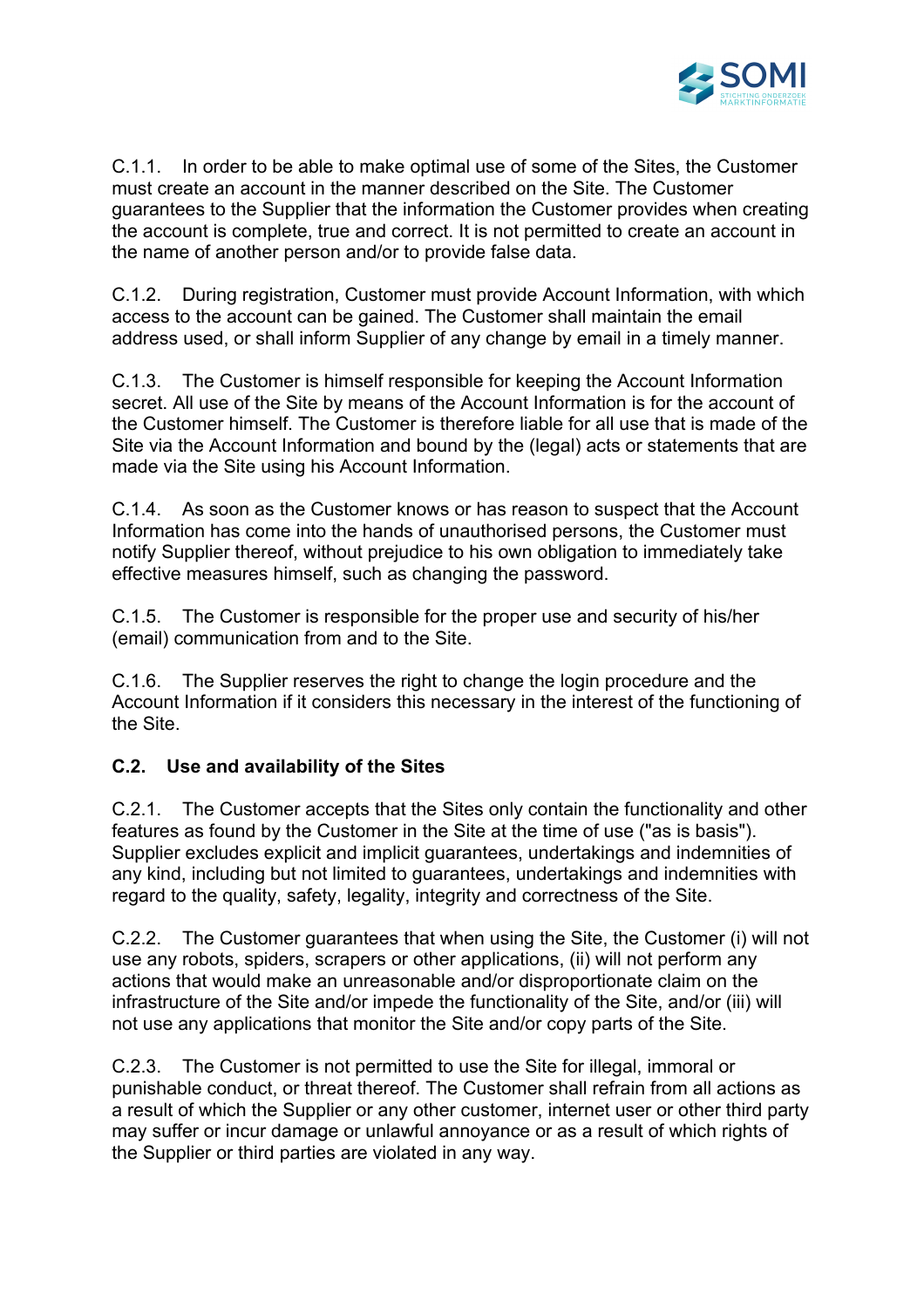

C.2.4. The Customer is obliged to behave in a responsible and careful manner and to promptly observe all reasonable instructions of the Supplier and/or generally published best practices intended for safe and lawful (internet) use of the Site.

C.2.5. The Supplier is always entitled to suspend or terminate the access to or use of the Site in special cases, if in its opinion there is reason to do so, such as in the case of (imminent) violation of these Terms or the rights of the Supplier or third parties or (imminent) damage, without the Supplier becoming liable to pay any damage or compensation to the Customer as a result of such suspension or termination.

C.2.6. The Customer shall indemnify the Supplier against third-party claims based on the assertion that the activities performed by the Customer using the Site are unlawful in any way.

C.2.7. The Supplier does not guarantee that the Site will be accessible at all times and without interruptions or failures. Malfunctions in the Site may also, but not exclusively, occur as a result of disruptions in the internet or telephone connection or due to viruses or errors/defects. The Supplier shall in no way be liable to pay damages to the Customer for any damage arising from or as a result of the (temporary) unavailability or (interim) failure of the Site.

C.2.8. The Supplier shall be entitled to take all measures necessary to protect its (computer) systems, means of communication, organisation, customers or principals and any third parties against inadmissible behaviour - in whatever form - of specific users.

C.2.9. When using calculators or (comparable) personalised information on (the closed part of) the Site, the Customer agrees to the disclaimers, limitations, exclusions, conditions, reservations, explanations and instructions included therein. The Customer cannot derive any rights from the tools, results and calculations included therein. The information Offered on or via the Site may not be used in place of any form of advice.

### **C.3. App-Store Terms**

C.3.1. Customer acknowledges and agrees that:

 C.3.1.1. The Customer is not located in a country which is subject to a US Government embargo or which has been designated by the US Government as a country which "supports terrorism";

 C.3.1.2. Customer does not appear on any US Government list of prohibited or restricted parties;

 C.3.1.3. Supplier is in no way connected, affiliated or linked with any App-Store provider;